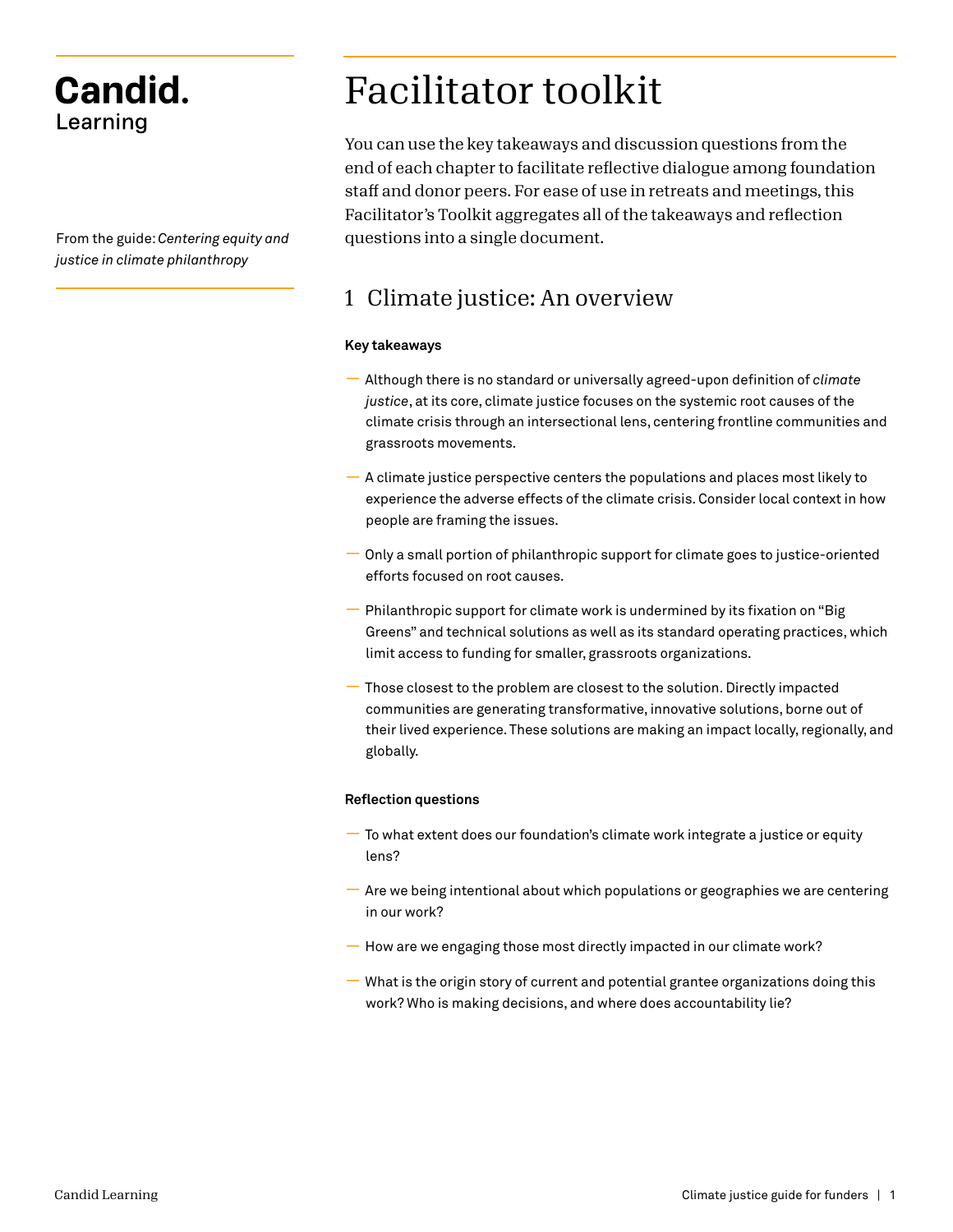### 2 Common barriers to incorporating climate justice in grantmaking portfolios

### **Key takeaways**

- Technical solutions are often called "false solutions" by climate justice leaders because of their tendency to favor the symptoms of the climate crisis over its root causes and reflection of corporate and industry interests.
- Climate funders' focus on scale and speed undermines the value of grassroots solutions in addressing the climate crisis. Focus on local strategies generated by those most impacted to ensure that solutions address local cultures and conditions, recognizing that successful local solutions can scale in other contexts through translocal organizing.
- Entrenched power imbalances and inequitable grantmaking practices mean that good ideas are left out of the conversation, especially those from directly impacted communities.
- To aid in your grantmaking process, ask who is telling the story, who makes the decisions, who benefits, what else it will impact, and how it will shift power. Pay attention to unintended consequences that might exacerbate existing inequities

### **Reflection questions**

- What are some of the factors/dynamics getting in the way of integrating climate into our grantmaking portfolio? What is getting in the way of adopting a justice or equity lens to our climate work?
- As we develop our strategy, how does it account for the root causes of the climate crisis? What are the potential unintended consequences of our approach for impacted communities?
- Are we building a diverse portfolio and supporting a range of actors that advance a climate justice approach? Are some of these organizations led by the key constituencies most impacted by the climate crisis?
- What is our analysis of how change occurs? What implicit assumptions undergird this analysis? Do any of these assumptions need to be re-examined?
- Have we sought out critical friends and directly impacted communities to weigh in on our work?

### 3 How foundations are integrating climate justice into their work

### **Key takeaways**

**—** Foundations that thoughtfully and intentionally align their practices with their values will be more likely to develop deep and trusting relationships with grantee partners, resulting in a sharper focus on equity and justice within their climate portfolios.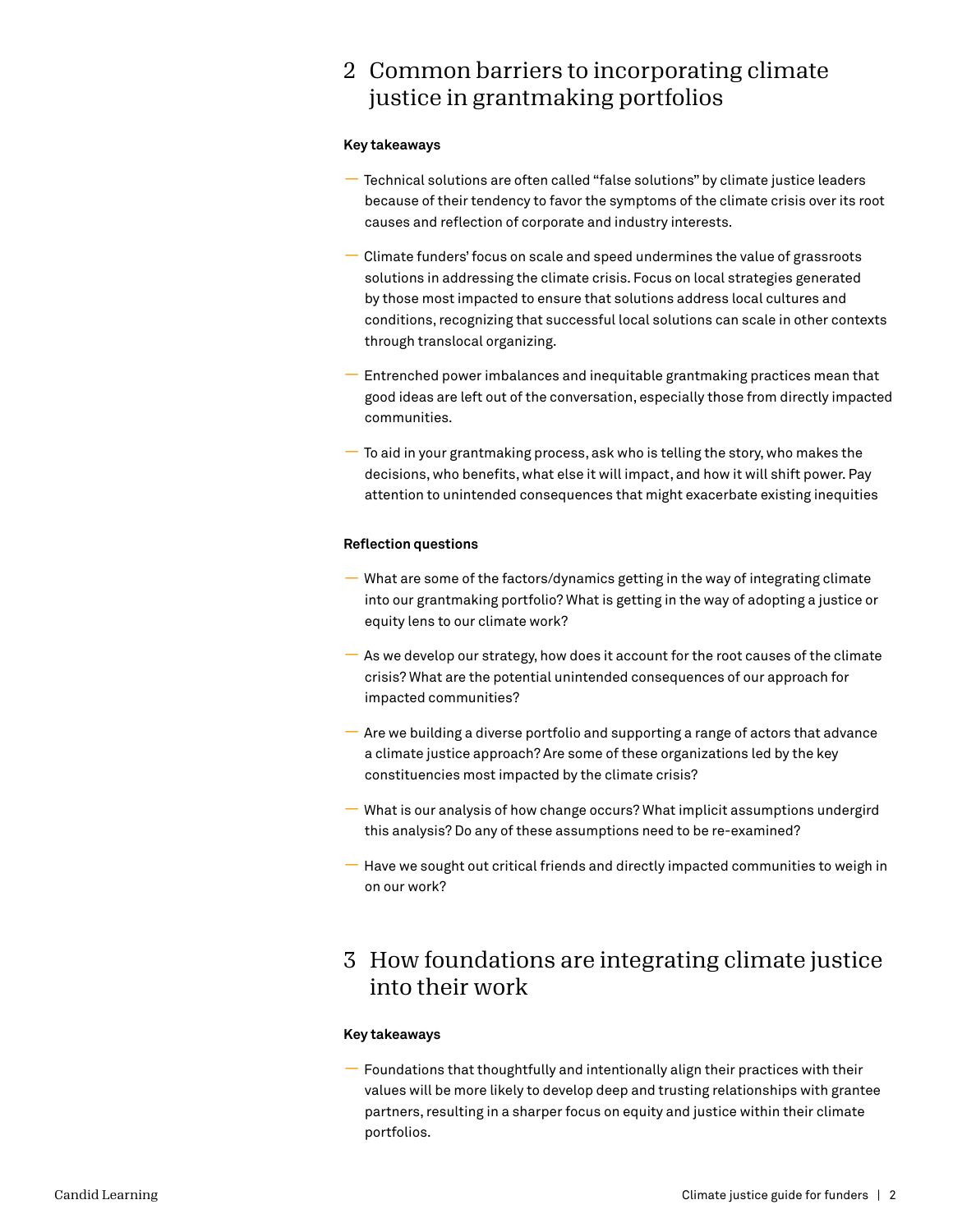- It is crucial to take an intersectional lens to climate justice funding that considers the nuanced impact that gender, age, ability, race/ethnicity, and other identities have on how different groups experience the climate crisis.
- The often-siloed nature of foundation portfolios can lead to missed opportunities to achieve bigger and sustainable impacts. Consider taking a more holistic approach to grantmaking or setting aside a portion of your grantmaking budget to invest in promising organizations/projects that might fall outside your strategy.
- Foundations can incorporate climate justice into their work beyond grantmaking consider how the totality of your work, not just grantmaking, can become more equity and justice focused.
- To support a strong ecosystem of grantee partners, ask your current partners who is doing good work in the field. This approach will strengthen existing relationships and help build movement infrastructure, instead of creating a portfolio of partners who may lack alignment and connection.

#### **Reflection questions**

- In what ways are our core values reflected in our climate work? In what ways are equity and justice being integrated into our climate work?
- To what extent are we making connections across our grantmaking portfolios to take a holistic and integrated approach to the climate crisis? Where do opportunities to break down silos exist? How are our current grantees responding to the climate crisis?
- What is our analysis of how different populations are impacted by the crisis, and how are we co-creating strategies that address the realities of lived experience?
- Are we building a diverse portfolio and supporting a range of actors that advance a climate justice approach? Are some of these organizations led by the key constituencies most impacted by the climate crisis?
- How are we thinking about equity and climate impacts across our foundation operations and investments?

### 4 The critical role of intermediaries

#### **Key takeaways**

- By engaging with intermediary organizations, funders can build and deepen their understanding of climate justice. Seek out workshops, trainings, peer-to-peer learning, publications, or other resources that offered by intermediaries.
- Intermediaries' leadership and staff often come from movements or organizing background and hold deep relationships with grassroots organizations.
- For global grantmaking, certain intermediaries have deep knowledge of the local political context and the various players as well as capacity to meet international regulatory and legal requirements.